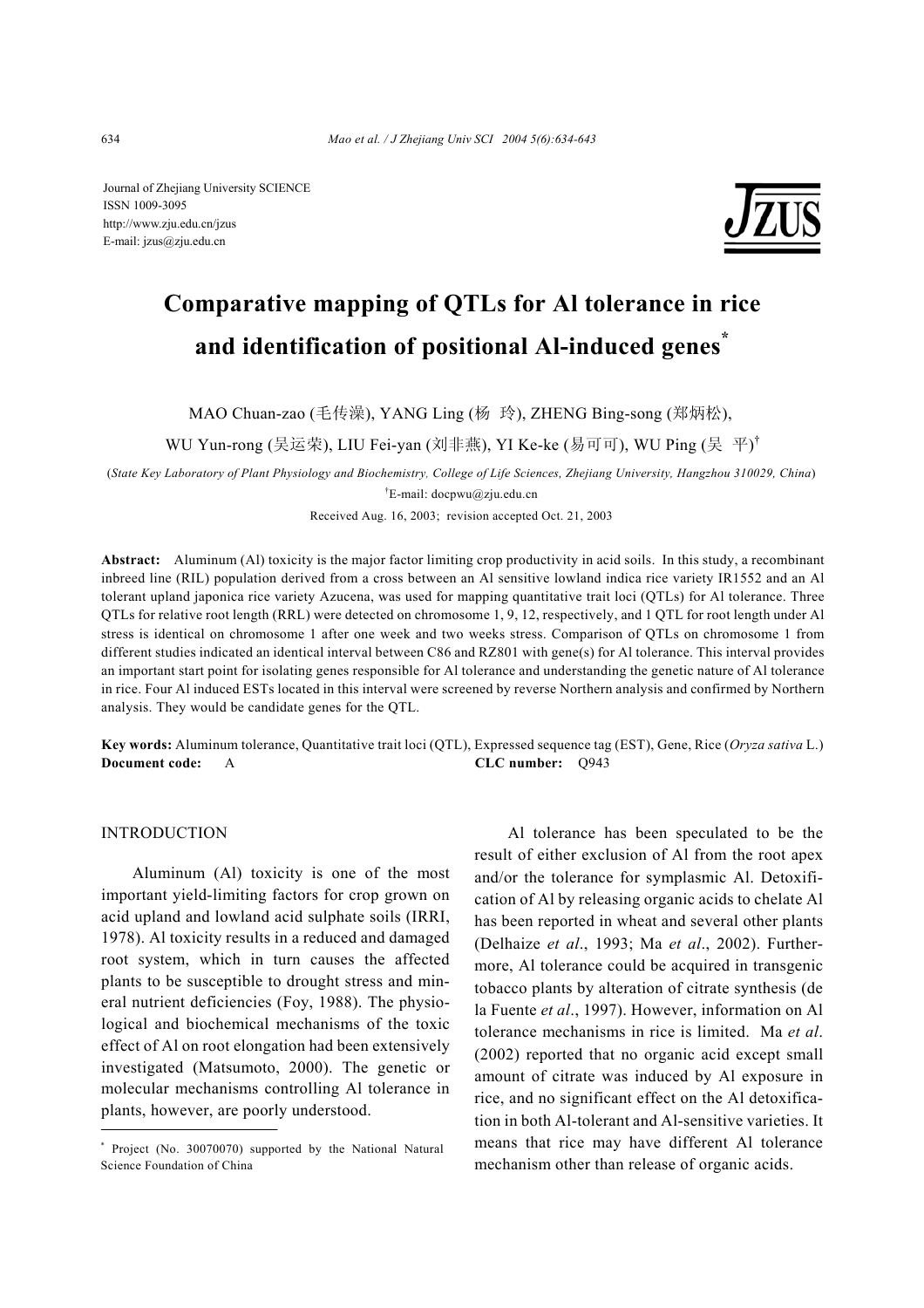Al tolerance is a complex trait controlled by multiple genes in rice (Ma *et al.*, 2002; Nguyen *et al.*, 2001; 2002; 2003; Wu *et al.*, 2000). Five genetic populations have been used for identifying QTLs for Al tolerance on rice. QTLs identified from different background were located on several chromosomes. But one QTL on chromosome 1 was identified in similar position across more than 3 populations.

Various techniques had been used to clone genes for Al tolerance and a number of Al induced genes had been isolated from Wheat (Hamel *et al.*, 1998; Sasaki *et al.*, 2002), *Arabidopsis* (Richards *et al.*, 1998), Rye (Milla *et al.*, 2002) and Sugarcane (Watt, 2003). It was reported that Al-induced genes could ameliorate Al stress (Ezaki *et al.*, 2000; 2001), which implicated that Al-induced genes could be tolerance genes.

The main objectives of this study were to compare mapping QTLs for Al tolerance across different genetic backgrounds or experimental conditions and to screen Al-induced genes in QTL interval on chromosome 1 for further studying. In this study, QTLs for Al tolerance in rice were mapped, and comparison between different genetic backgrounds was done. Four Al induced EST clones located within the QTL interval on chromosome 1 were identified by reverse Northern analysis.

### MATERIALS AND METHODS

#### **Plant material and growth conditions**

A recombinant inbreed line (RIL) population composed of 96 lines derived from a cross between an Al-sensitive indica rice variety IR1552 and an Al-tolerant japonica rice variety Azucena developed by single seed decedent were used. Solution culture experiments were performed in a culture chamber at Zhejiang University. The day/night temperature was 30 °C to 24 °C and the relative humidity was 65%−70% and 12 h photoperiod of approximately 300–320  $\mu$ mol/m<sup>2</sup>⋅s provided by 20400 W sodium and metal haloid lamps.

Uniform seeds were rinsed with distilled water, and incubated at 30 °C for 2 days for germination.

Germinated seeds were grown in distilled water for another 2 days at 27 °C $\pm$ 2 °C. Seedlings were then transferred to a plastic tray covered by a PVC sheet with nylon screen attached holes. Half strength nutrient solution was used (Yoshida *et al.*, 1976). The pH of the solution was adjusted daily to 4.0 with 1 mol/L NaOH or 1 mol/L HCl. For reverse Northern or Northern analysis, 4-day-old seedlings were used for Al-stress treatment as following: seedlings were exposed to  $0.5$  mmol/L CaCl<sub>2</sub> solution (pH 4.0) for 2 h, then exposed to  $0.5 \text{ mmol/L}$ CaCl<sub>2</sub> solution (pH 4.0) containing 0 or 183  $\mu$ mol/L AlCl<sub>3</sub>. Roots and shoots of seedlings sampled at  $0$  h, 0.5 h, 2 h, 12 h, 24 h, 48 h were cut and quickly frozen in liquid nitrogen, and stored at  $-70$  °C for RNA extraction.

For QTL analysis, the experiment was arranged in a randomized complete block design with 3 replications. Seedlings were transferred to PVC sheet with one seedling per hole and three seedlings in one row per line in each replication. The PVC sheets were laid above a plastic tray with a 1/2 nutrient solution (Yoshida *et al*., 1976) containing either 0 (control) or 0.556 mmol/L AlCl<sub>3</sub>. The pH of the solutions was adjusted daily to 4.0 with 1 mol/L NaOH or 1 mol/L HCl. The longest root of each seedling was measured after 1 and 2 weeks of growth in control (control root length) or stress (stress root length) solution. Relative root length of average root length under stressed versus control conditions for each line in each replication was used as a measure for Al tolerance.

# **Molecular map construction**

A genetic linkage map was constructed based on a previous map (Zhang *et al.*, 2001), consisting of 260 marker loci including 114 restriction fragment length polymorphism (RFLP) markers, 104 amplified fragment length polymorphism (AFLP) markers, 41 microsatellite (SSR) markers and 1 CAPS marker using MAPMAKER/EXP version 3.0. The total map length was 2860 cM with an average distance of 11 cM between adjacent markers. Map units (cM) were derived using the Kosambi function. Forty-one SSR markers and 1 CAPS marker were mapped in this case according to the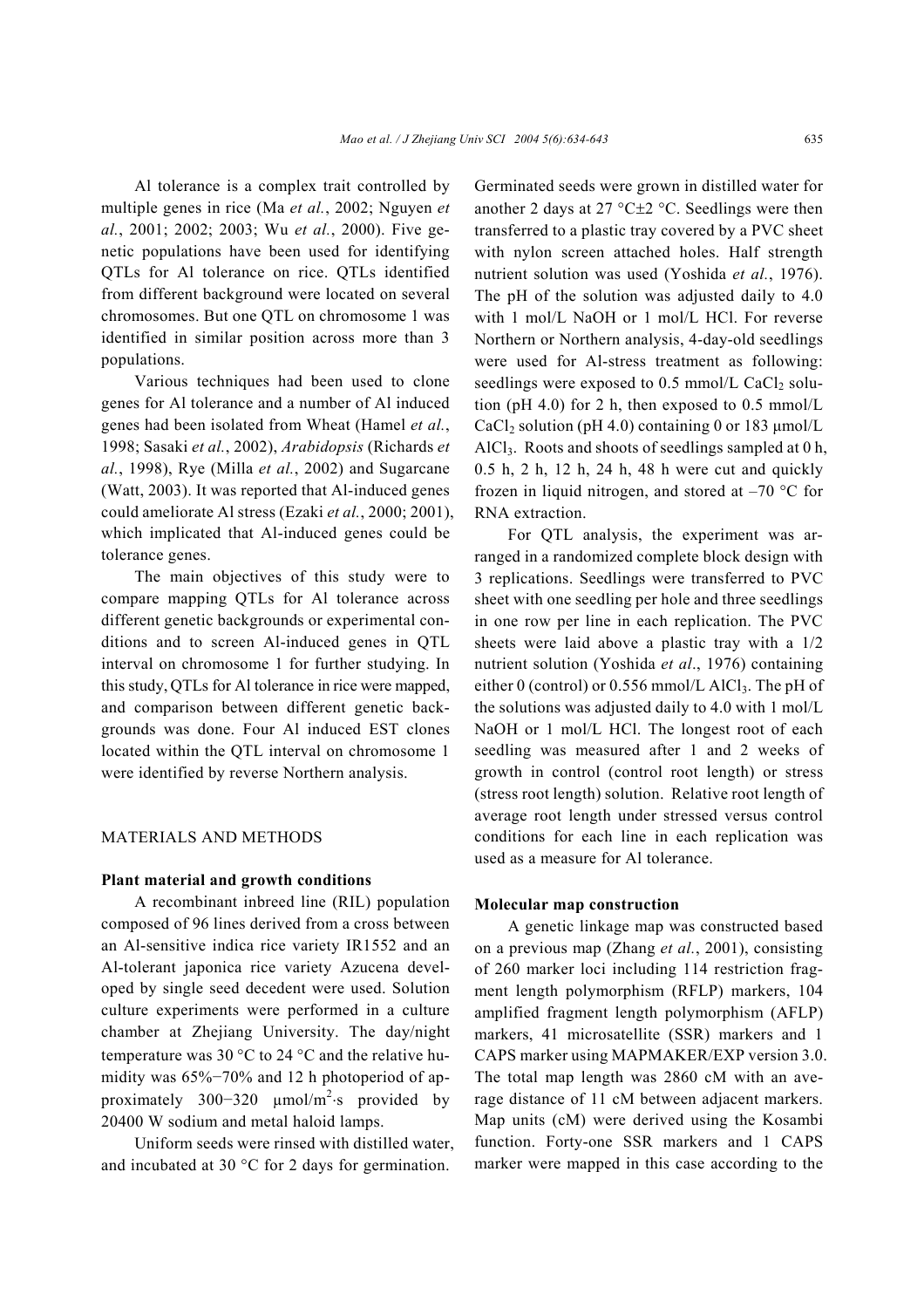methods described in the web sites (www.gramene.org) and (http://rgp.dna.affrc.go.jp/).

### **Statistical analysis**

The concentration of free active  $Al^{3+}$  was determined by a computer software Geochem-PC program (Parker *et al.*, 1995). And free active  $Al<sup>3+</sup>$ of 100 µmol/L was used for all the Al stress treatments in this paper.

One-way ANOVA (SAS/6.11, GLM) was performed to test the significance of variation among parents and RIL lines. QTLs for Al tolerance and the molecular markers linked to the putative QTLs, were analyzed by Qgene3.06 (Nelson, 1997). A LOD score ≥2.4 was considered significant for QTL detection.

### **Comparison across mapping population**

QTLs for relative root length (RRL) were compared across different genetic populations with the same markers. Markers flanking similar QTL interval were mapped to a genetic map using a  $BC_1F_6$  population (http://rgp.dna.affrc.go.jp/) derived from Nipponbare/Kasalash//Nipponbare to construct the integrated map. In *silico* mapping were performed by sequence alignment of objective clone to a mapped BAC or PAC clone in two web sites (http://rgp.dna.affrc.go.jp/) or (http://www. genome.arizona.edu/fpc/rice/).

#### **Reverse Northern analysis**

Eighty-three ESTs were selected from Comprehensive Rice Transcript Map (Wu *et al.*, 2002), offered by MAFF DNA bank. All EST clones were amplified by PCR with  $M_{13}$  primer, then blotted to a Hybond- $N^+$  nylon membrane (Amersham Pharmacia Biotech) using a Bio-Dot® Microfiltration Apparatus (BIO-RAD) according to the instruction manual after being checked by 0.8% Agrose gel. Total RNA was extracted from root tissues by using the Trizol reagent (GIBCO, Germany). Treated RNA and control RNA of Azucena and IR1552 were prepared by pooling equal amount of RNA at the 4 time points (0.5 h, 2 h, 12 h, 24 h). Treated RNA and control RNA were used to purify Poly  $(A)^+$  RNA with the Oligotex mRNA Mini Kit (QIAGEN, Germany). Poly  $(A)^+$ 

RNA of treatment and control were used as probes for reverse Northern analysis. Probe labeling was performed according to molecular cloning (Sambrook and Russeel, 2001). Prehybridization (8 h) and hybridization (24 h) were carried out at 65 °C in 7% (w/v) SDS, 0.191 mol/L Na<sub>2</sub>HPO<sub>4</sub>, 0.058 mol/L NaH<sub>2</sub>PO<sub>4</sub>, 1% (w/v) bovine serum albumin, and 100 µg/ml denatured salmon sperm DNA. Washes were done at room temperature for 20 min in  $2 \times SSC$ , 0.1% (w/v) SDS and 60 min in 0.1×SSC,  $0.1\%$  (w/y) SDS.

#### **Northern analysis**

Total RNAs (20 µg) were separated on 1.2 % formaldehyde-agarose gels and transferred onto Hybond-N<sup>+</sup> nylon membranes (Amersham Pharmacia Biotech) according to the manufacturer's instructions. Probe labeling and hybridization was the same as described in Reverse Northern analysis. Washes were done at room temperature for 15 min in  $2 \times SSC$ , 0.1% (w/v) SDS and 10 min in  $1 \times SSC$ , 0.1% (w/v) SDS.

## **Sequence analysis**

The EST clones with different expression pattern were sequenced using MegaBASE<sup>TM</sup> 1000 (Amersham Pharmacia, USA). Nucleotide sequences and translated sequences were compared with sequences of the GenBank by using the BLAST sequence alignment program. Function of genes was determined according to the BLAST results (BLA-STX, E values less than 1e-5) (Ditt *et al.*, 2001)

# RESULTS

#### **Experimental conditions**

To assess root growth after different Al stress time, Al tolerant variety Azucena and Al sensitive variety IR1552 were used for stress treatment (100  $\mu$ mol/L active Al<sup>3+</sup>). The results showed that IR1-552 was more sensitive than Azucena (Fig.1). Root growth of IR1552 was severely inhibited (75.8%) after 1 week stress treatment. While in Azucena, root length was almost not inhibited in the first two weeks (5.7% and 0%) of Al stress treatment, and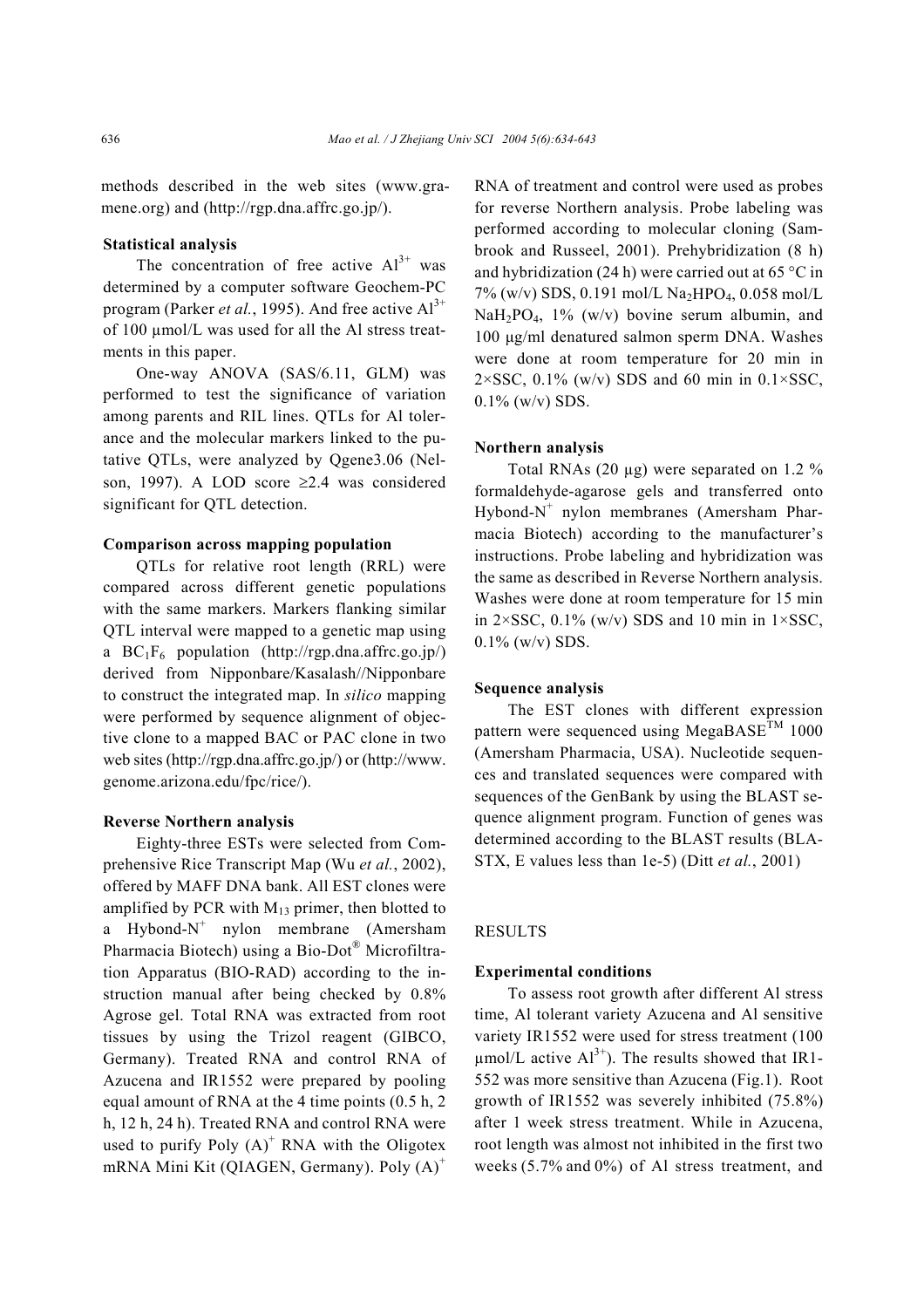slightly inhibited in the next 2 weeks (10.9% and 12.2%). Therefore, the first two weeks of stress treatment was used in the phenotyping experiment to assess the Al tolerance of this two varieties and the population derived from these two varieties.



**Fig.1 Root length of Azucena and IR1552 of different time after growth on Al and CK (without Al) condition, Data are means (+SE) of results from 15 seedlings**

#### **Phenotypic performance**

To evaluate the effects of Al stress on root growth, relative root length (RRL) defined as a ratio of root length under Al stress to root length under normal condition was used to evaluate genotypic variation in Al tolerance. The mean, range, and distributions of RRL among RIL population and of their parents are shown in Fig.2. The mean RRL of IR1552 and Azucena were about 0.2 and 0.9 after 1 week stress treatment, 0.3 and 1.0 after 2 weeks stress treatment, respectively; while the average RRL of 96 RIL lines after 1 and 2 weeks stress treatment were 0.68 and 0.71, respectively. The RRL of the population lines was normally distributed according to Shapiro-Wilk test. Control root length (CRL) and stress root length (SRL) were also evaluated. The distributions of CRL and SRL were also normal (data not shown). The range of progeny means appreciably exceeded that of their parents for the three traits, suggesting transgressive variation among the population.

#### **QTL analysis**

Interval mappings were used to detect putative QTLs for Al tolerance after 1 week or 2 weeks stress treatment. Three parameters of stress root length, control root length and relative root length were



**Fig.2 Means (±SE) of the relative root length of the parents and the frequency distribution for relative root length after 1 week (a) and 2 weeks (b) of stress treatment** 

used for QTL analysis. The results are shown in Table 1 and Fig.3. QTLs detected after 1 and 2 weeks stress treatment were almost in the same map positions. No QTL was detected for control root length. And only one QTL was detected for stress root length (Table 1, Fig.3). This QTL contributed 15% and 11% of the phenotypic variation after 1 and 2 weeks stress treatment, respectively. Three QTLs for RRL were detected which could explain about 39% and 35% of the total variation in RRL after 1 and 2 weeks stress treatment, respectively (Table 1, Fig.3). The three QTLs were mapped at the interval RG381−RZ801 on chromosome 1, RZ698−ACA-CTA1 on chromosome 9 and ACA-CTT1−RM117 on chromosome 12. The positive allele(s) at the QTL on chromosome 1 was from Azucena, and this QTL explained 16% and 9% of phenotypic variation in RRL after 1 and 2 weeks stress treatment, respectively. The positive allele(s)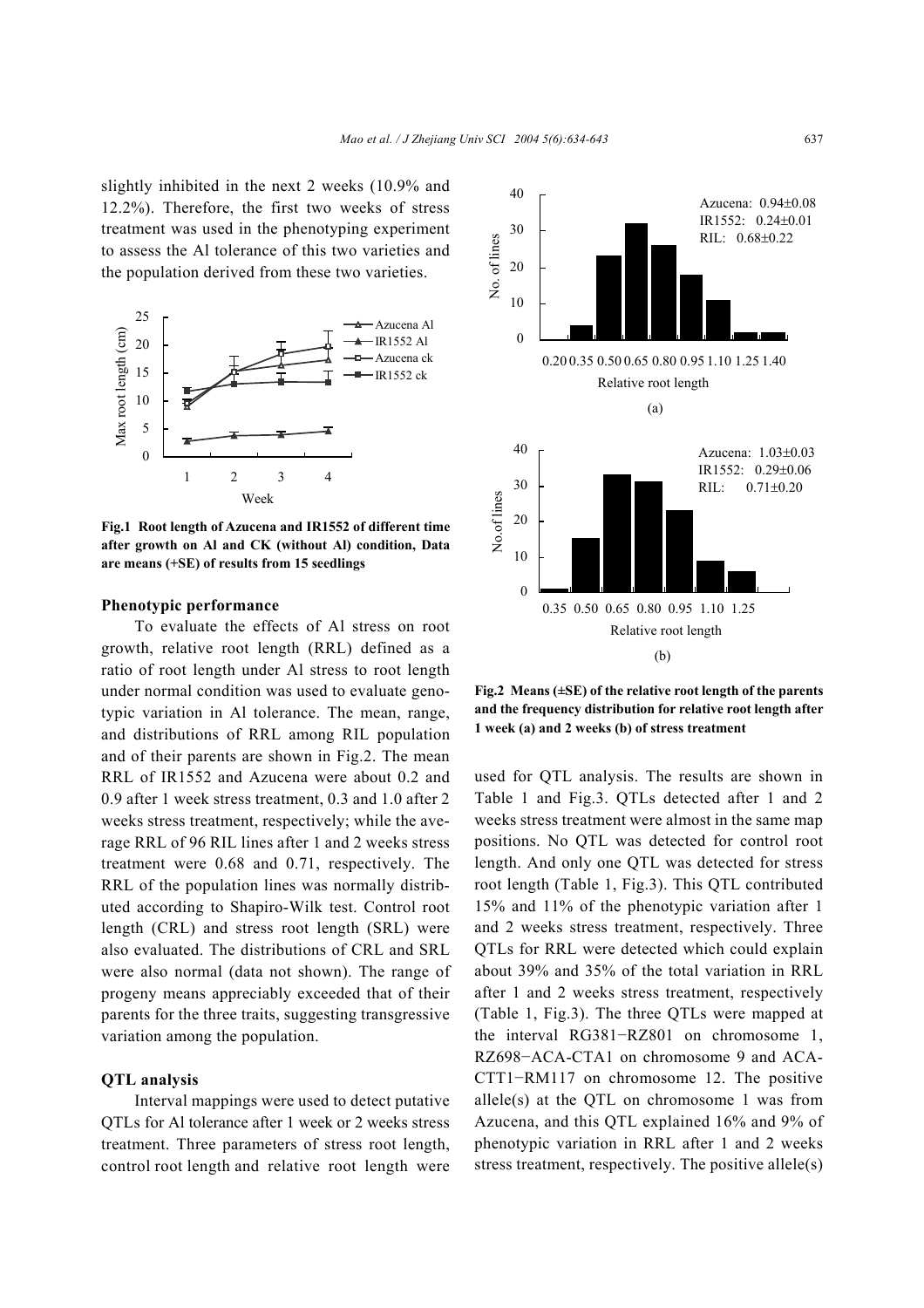| weeks Al stress. Numbers at the end of each trait indicate different stress time (1 for one week and 2 for two weeks) |    |                                       |                |            |                              |  |
|-----------------------------------------------------------------------------------------------------------------------|----|---------------------------------------|----------------|------------|------------------------------|--|
| Trait<br>Chrom.                                                                                                       |    | $LOD$ value <sup><math>a</math></sup> | OTL interval   | Var $(\%)$ | Additive effect <sup>b</sup> |  |
| SRL1                                                                                                                  |    | 2.6                                   | RZ801/RG323    | 15%        | $-0.70$                      |  |
| RRL1                                                                                                                  |    | 2.5                                   | RZ801/RG381    | 16%        | $-0.08$                      |  |
|                                                                                                                       | 9  | 2.9                                   | RZ698/ACA-CTA1 | 13%        | 0.08                         |  |
|                                                                                                                       | 12 | 2.4                                   | ACA-CTT1/RM117 | 10%        | $-0.08$                      |  |
| SRL <sub>2</sub>                                                                                                      |    | 2.4                                   | RZ801-RG323    | 11%        | $-0.88$                      |  |
| RRL <sub>2</sub>                                                                                                      |    | 2.4                                   | RZ801/RG381    | 9%         | $-0.07$                      |  |
|                                                                                                                       | 9  | 3.1                                   | RZ698-ACA-CTA1 | 15%        | 0.07                         |  |
|                                                                                                                       | 12 | 2.5                                   | ACA-CTT1/RM117 | $11\%$     | $-0.08$                      |  |

**Table 1 Putative QTLs detected for stress root length (SRL) and relative root length (RRL) after one and two weeks Al stress. Numbers at the end of each trait indicate different stress time (1 for one week and 2 for two weeks)**

<sup>a</sup>: Maximum-likelihood LOD (likelihood odds ratio) score for the individual QTL

<sup>b</sup>: Negative value means the positive allele(s) is from Azucena



**Fig.3 Chromosomal locations of putative QTLs for Al tolerance. Because QTLs detected after 1 and 2 weeks stress treatment were located almost in the same positions; it is not shown separately** 

at the QTL on chromosome 9 was from IR1552, and this QTL explained about 13% and 15% of total variation in RRL after 1 and 2 weeks stress treatment, respectively. The positive allele(s) at the QTL with 10% and 11% variance explained on chromosome 12 was from Azucena after 1 and 2 weeks stress treatment, respectively.

# **Comparative mapping of QTL for Al tolerance across different populations**

The QTLs for Al tolerance in rice have been reported from different genetic populations. RRL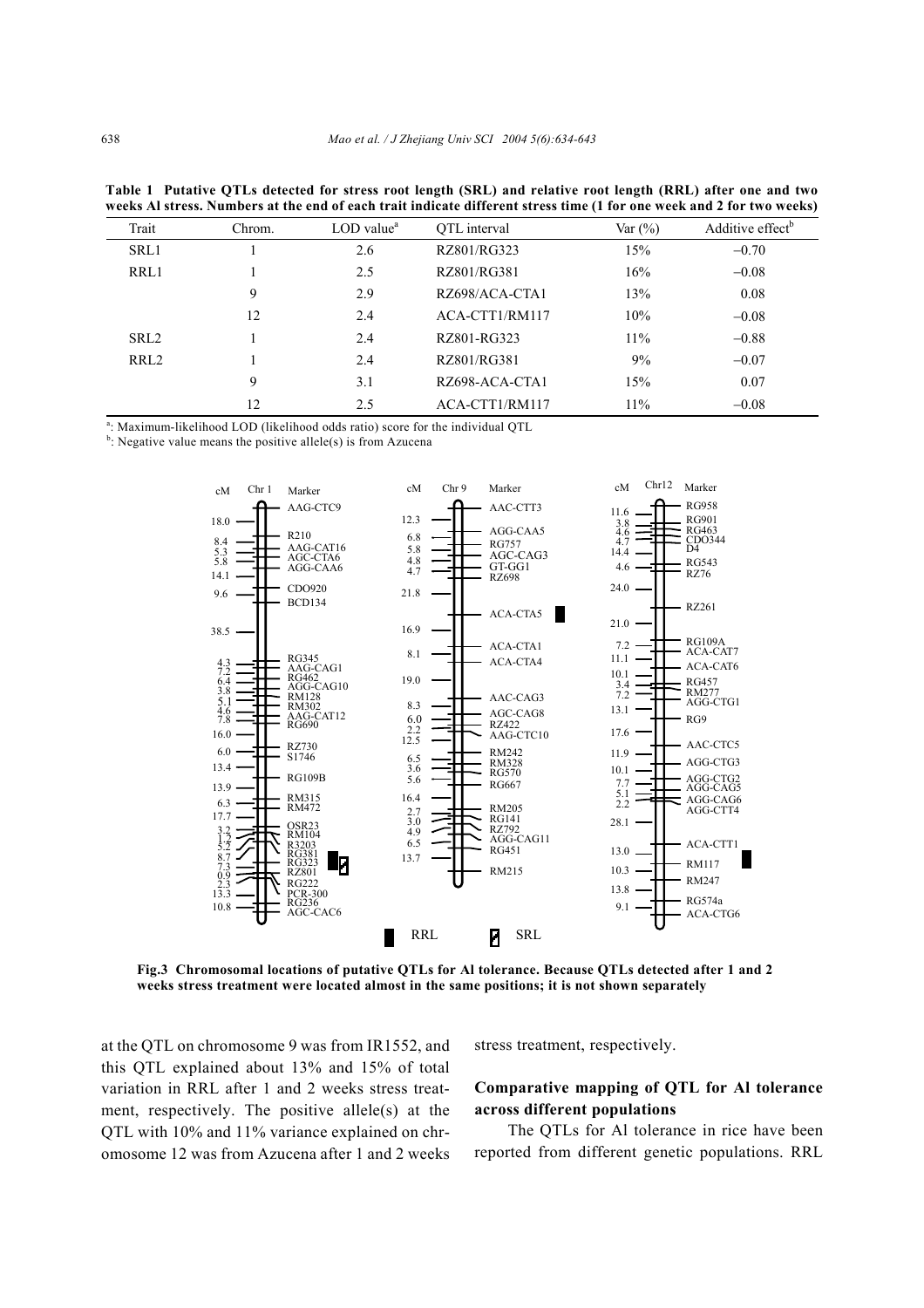had been used as a common parameter for assessing Al tolerance in different studies. QTLs for RRL in this study were compared with other reported QTLs for Al tolerance. One identical QTL was found at the interval on chromosome 1 flanked by C86 and RZ801 across 5 populations (Fig.4). About 9% to 25% of the total variation in RRL was explained by the QTL from different reports. The result suggested that this QTL interval was a conserved genome region associated with Al tolerance across different genetic backgrounds.

#### **Identification of positional Al-induced genes**

In the comprehensive rice transcript map (Wu *et al.*, 2002), 83 ESTs were found between C86 and C742. Reverse Northern analysis was used for identifying Al induced genes among these ESTs (Fig.5a). Four ESTs that showed differential expression pattern in two replications were selected as Al induced genes. All 4 ESTs were sequenced and Blast search showed their homology to putative amino acid transport protein (C50531), putative Rho GDP-dissociation inhibitor (E1391), nonspecific lipid transfer protein (E30131), and ubiquitin-like protein SUMO-1 (E61853). The chromosomal locations of the ESTs are shown in Fig.5b.

Northern blot analysis was performed to identify the expression patterns of the 4 ESTs (Fig.6). C50531 mainly expressed in root and was induced by Al in both Azucena and IR1552, but weakly and constitutively expressed in shoot. E1391 was constitutively expressed in shoot in Azucena and a little up-regulated in IR1552 (0.5 h, 2 h), but was increasingly induced in root of Azucena, while up-regulated in early time (0.5 h) then downregulated later in root in IR1552. E30131 was upregulated increasingly in root of Azucena, and down-regulated in root of IR1552, but weakly expressed in shoot in both varieties. E61853 were up-regulated in both roots and shoots in Azucena and IR1552. The Al-induced expressions of the gene in roots of Azucena were stronger than that of IR1552, while IR1552 accumulated its transcripts to the peak earlier than Azucena.

#### DISCUSSION

# **Different experiment condition may affect QTL detection**

Five studies reported QTL analysis using RRL as measurement of Al tolerance, but different resu-



**Fig.4 Comparison of QTL for Al tolerance on chromosome 1 across different genetic populations** [Integrated map was drawn using a BC<sub>1</sub>F<sub>6</sub> population derived from Nipponbare/Kasalash//Nipponbare. Mapmaker 3.0 was used for linkage analysis. Shaded markers beside the markers on the integrated map were by *in silico* mapping (in the same BAC clone with the marker nearby). Other partial maps were redrawn according to different study shown at the bottom of each map]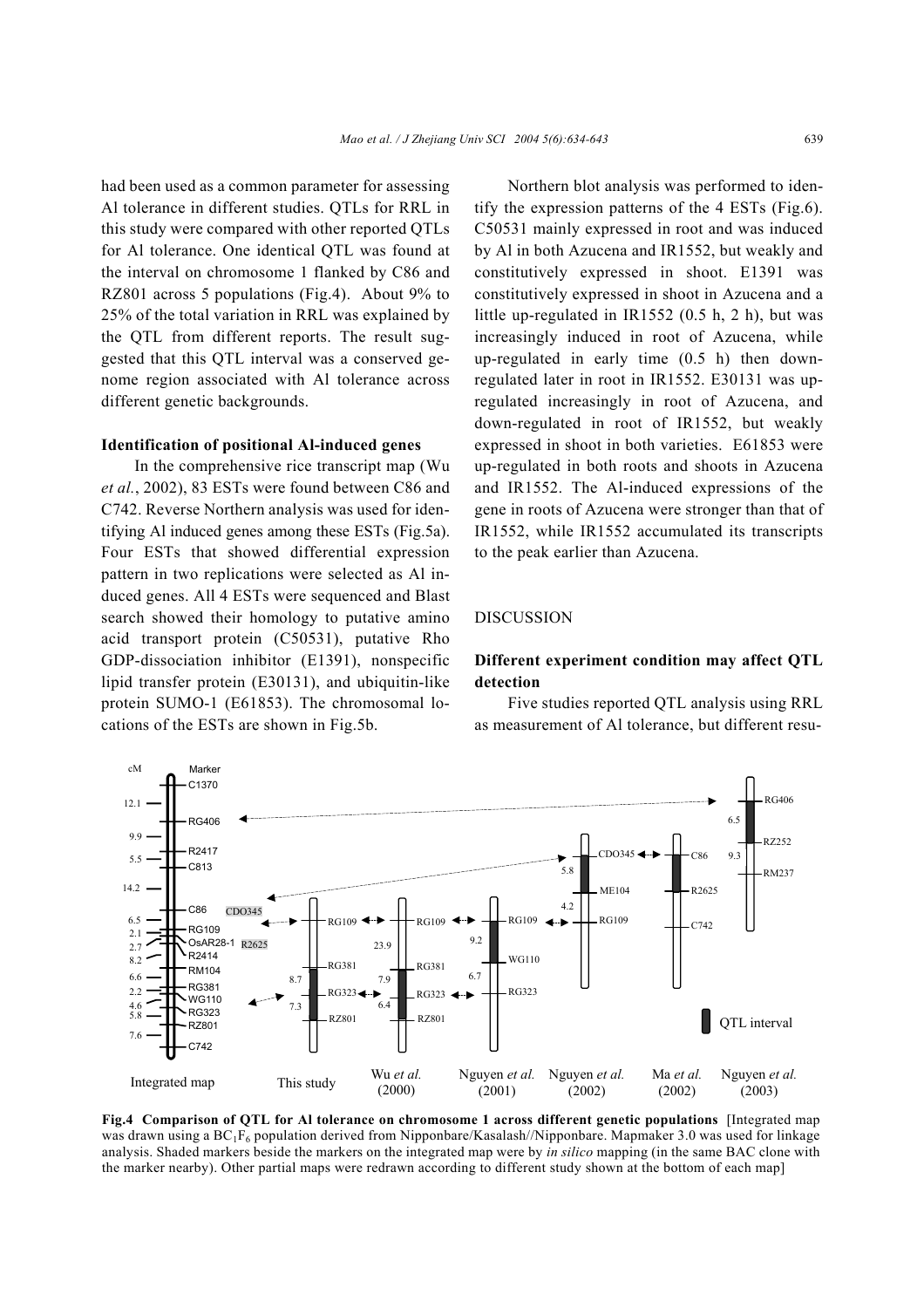| Clone name          | Score | E-value | Functional homology                     |
|---------------------|-------|---------|-----------------------------------------|
| C <sub>5</sub> 0531 | 159   | 8E-67   | Putative amino acid transport protein   |
| E1391               | 138   | $1E-31$ | Putative Rho GDP-dissociation inhibitor |
| E30131              | 55.1  | 1E-06   | Non-specific lipid transfer protein     |
| E61853              | 150   | 1E-044  | Ubiquitin-like protein SUMO-1           |

**Table 2 Function analysis of Al-induced EST at the QTL interval on chromosome 1** 



**Fig.5 (a) Results of reverse Northern analysis. Labeled probe of treated mRNA (upper panel) and control mRNA (lower panel) sampled from the root region of Al tolerant variety were hybridized with two nylon membranes that have equal amount of PCR products of each EST blotted onto the same position. Differential expressed clones are shown in black arrows. The last dot in each membrane is actin. Numbers below each arrow indicate different ESTs, 1, E61853; 2, C50531; 3, E30131; 4, E1391; (b)** *in silico* **mapping of Al induced EST clones of E61853; C50531; E30131; E1391** 

lts were observed; which indicated that Al tolerance in plant could differ with nutrient concentration, solution pH, genotype and seedling age (Wu *et al.*, 2000). Using the same genetic population, we detected different QTLs associated with Al tolerance from these reported by Wu *et al.*(2000). The experiment in their case was conducted in greenhouse, the roots of 7-day old seedlings were cut off, leaving 1 cm before stress treatment, Al stress treatment was carried out with 1 mmol/L  $Al^{3+}$  in full strength nutrient solution (100  $\mu$ mol/L active Al<sup>3+</sup>). The experiment in this study was conducted in a growth chamber. Geminated seeds were used for Al treatment, and 1/2 nutrient solution with 0.556 mmol/L  $Al^{3+}$  (100 µmol/L active  $Al^{3+}$ ) was used in Al stress treatment. Three QTLs were detected after 2 weeks stress treatment in both experiments with phenotypic variation explained for 38% and 35%. Three QTLs were located on chromosome 1, 3, 12 in Wu's study while on chromosome 1, 9, 12 in this case. The QTL on chromosome 1 was identical in the two experiments, while QTL on chromosome 12 mapped on different interval in different experiments. The results suggested that different growth conditions should affect QTL detection. RRL of initial root and re-growth root may have different potential for evaluating Al tolerance. It may



**Fig.6 Northern blot analysis of Al induced EST clones. (a) Azucena; (b) IR1552**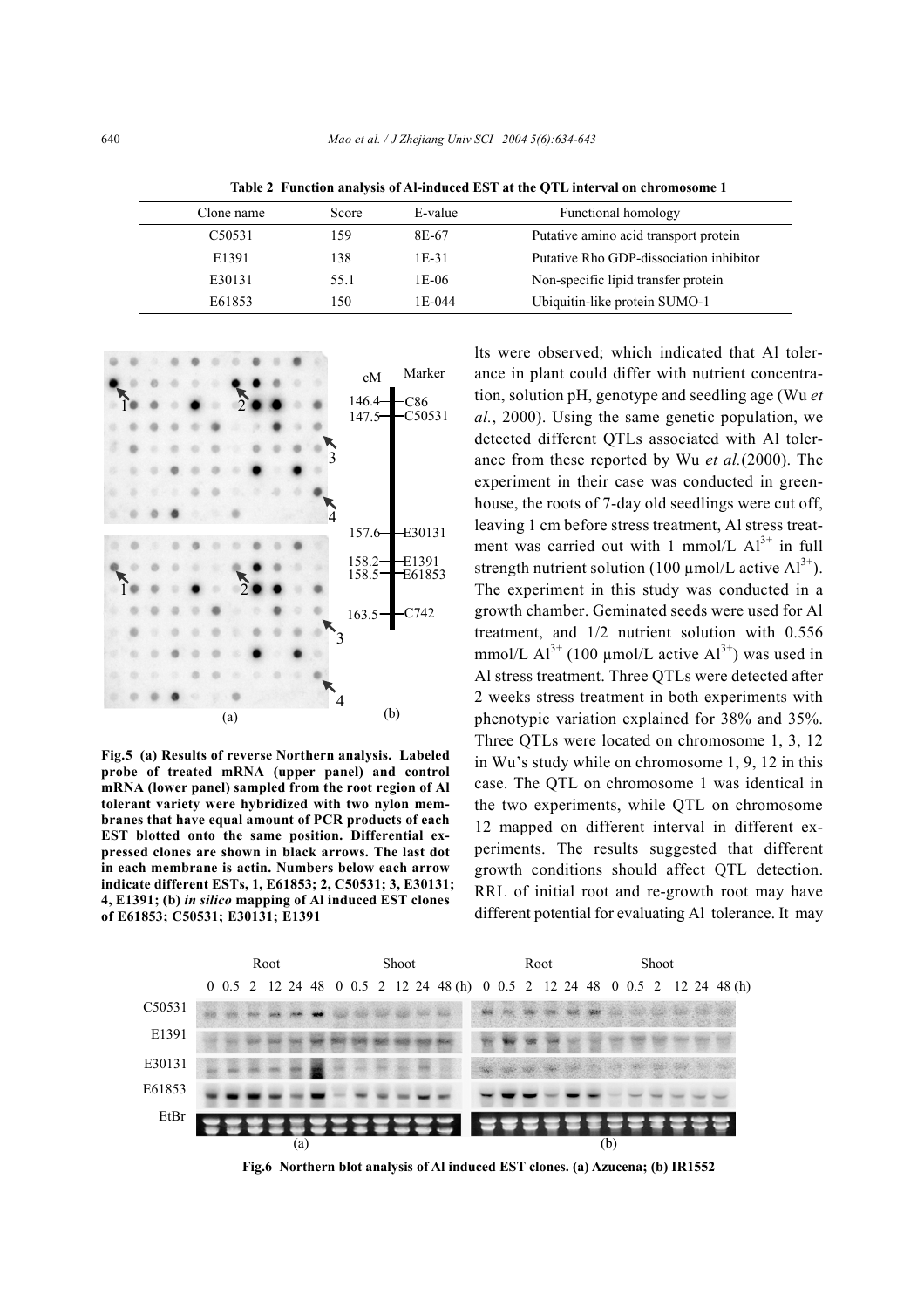also reflect that different seedling stage or Al treatment may induce different Al tolerance genes. It was reported that a QTL for root growth under upland condition was closely linked with RG109B and RZ730 (within C86−RZ801 on chromosome 1) (Zhang *et al.*, 2001) and a QTL for tolerance to  $Fe^{2+}$ toxicity also located in this interval (Wu *et al.*, 1998). The results suggested that the gene (s) at the QTL might be for multiple tolerances to Al,  $Fe<sup>2+</sup>$ and drought stresses.

#### **Al tolerance in rice is a complex trait**

It had been suggested that natural variability of Al tolerance was controlled by 3 to 10 QTLs across different genetic backgrounds (Ma *et al.*, 2002; Nguyen *et al.*, 2001; 2002; 2003; Wu *et al.*, 2000). Three QTLs detected in this case, which totally explained less than 40% phenotypic variation in RRL. Epistasis analysis (QTLMapper V 1.0) showed that epistasis effects at 1 and 2 weeks stress could explain about 39% and 40% of the total phenotypic variation. Wu *et al.*(2000) also found that 20% and 32% of the phenotypic variation were contributed by epistasis effect. It suggested that epistasis is important to Al tolerance in rice and could imply that Al tolerance in rice was contributed by the interaction of many genes involved in different metabolic pathways. The effect of the QTL on chromosome 1 were decreased in 2 weeks stress treatment compared to 1 week stress treatment, whereas, the effects of QTLs on chromosome 9 and 12 were increased (Table 1). It suggested that the effect of QTL on Al tolerance should be changed at different stress time, or that these QTLs should be developmentally dependent (Wu *et al.*, 2000).

# **Positional Al induced genes would be candidate gene for Al tolerance**

No Al-tolerance gene or QTL have been cloned so far in rice. It was known that the accuracy and reliability of QTL with minor effects would be relatively weak, which needs to be confirmed by different experiments (Mao and Cheng, 1999). By comparison, an identical QTL for Al tolerance in rice was revealed between C86 and RZ801 on chromosome 1 across different genetic backgrounds and experimental conditions. Because of the possibly not fine scale mapping in different experiments, the accurate position of this QTL is still unclear. We screened 15 SSR and RFLP markers and 1 CAPS marker near this interval, but could not shorten this QTL interval (data not show). Nearisogenic lines (NILs) development is necessary for fine mapping of the QTL.

Candidate gene is an alternative approach for isolation of Al tolerance gene. In this study, four ESTs with differential expression pattern were selected. Researchers will be greatly interested in the discovery of the extent of correlation between phenotypic variation and each of the Al induced ESTs that align in this region. E30131 showed significant homology with non-specific lipid transfer protein (nsLTPs). nsLTPs are involved in cutin biosynthesis, surface wax formation, pathogendefence reactions, or the adaptation of plants to environmental changes. It can be induced by extreme temperature and salt or drought stresses (Kader, 1997). nsLTPs play a defensive role in plant against pathogens (Kristensen *et al.*, 2000). It was up-regulated stronger in Azucena than in IR1552 (Fig.6). E1391 showed significant homology with Rho-GDI (GDP dissociation inhibitor). It was found that Rho GDI system plays an important role in spatial determination in the actin cytoskeletal control (Sasaki and Takai, 1998). Expression of the tobacco GDI1 gene in yeast confers Al tolerance by promoting release of Al ions after uptake (Ezaki *et al.*, 1999). It was induced increasingly in root of Azucena, and up-regulated in early time (0.5 h) but down-regulated later in root of IR1552. From its expression pattern between Al tolerance and Al sensitive varieties, it implied that Rho-GDI might contribute to Al tolerance in rice. E61853 encodes an ubiquitin-like protein SUMO-1 (Small ubiquitin-like modifier-1), Small ubiquitin-like modifier (SUMO) is a member of the superfamily of ubiquitin-like polypeptides that become covalently attached to various intracellular target proteins as a way to alter their function, location, and/or half-life. It can be induced by stress such as heat shock,  $H_2O_2$  and ethanol etc. It may have important function in stress protec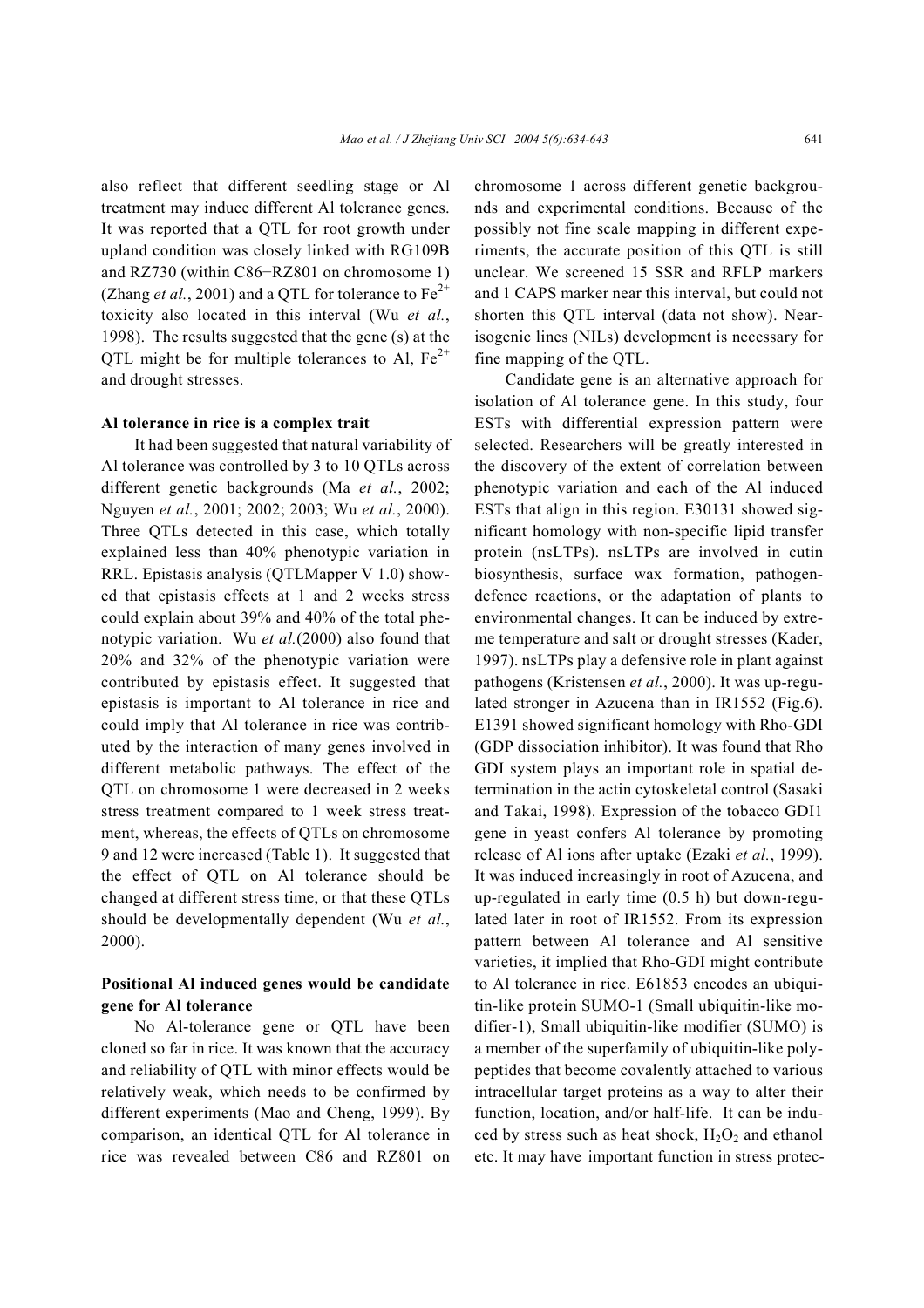tion and/or repair (Kurepa *et al.*, 2003). C50531 showed significant homology with a putative amino acid transport protein. Amino acid transporters are essential participants in the resource allocation processes that support plant growth and development. It also plays a key role in leaf senescence and seed germination (Ortiz-Lopez *et al.*, 2000). Gene expression of amino acid transporter can be regulated by environmental conditions, such as water and salt stress (Ortiz-Lopez *et al.*, 2000). According to the expression pattern of C50531 between Azucena and IR1552, it can be speculated that the induction of amino acid transporter might be a response of Al affected resource allocation in rice root.

To further investigate the genes for possible Al tolerance in rice, genetic transformation and complementation experiments should be performed, which can demonstrate conclusively if the candidate gene approach is an alternative for gene discovery for Al tolerance.

#### ACKNOWLEDGMENTS

The authors appreciate RGP DNA bank for offering EST clones.

#### **References**

- de la Fuente, J.M., Ramirez-Rodriguez, V., Cabrera-Ponce, J.L., Herrera-Estrella, L., 1997. Aluminum tolerance in transgenic plants by alteration of citrate synthesis. *Science*, **276**:1566-1568.
- Delhaize, E., Ryan, P.R., Randall, P.J., 1993. Aluminum tolerance in wheat (*Triticum aestivum* L.) II. Aluminum-stimulated excretion of malic acid from root apices. *Plant Physiol*., **103**:695-702.
- Ditt, R.F., Nester, E.W., Comai, L., 2001. Plant gene expression response to *Agrobacterium tumefaciens*. *Proc. Natl. Acad. Sci. USA*, **98**:10954-10959.
- Ezaki, B., Gardner, R.C., Ezaki, Y., Matsumoto, H., 2000. Expression of aluminum-induced genes in transgenic *Arabidopsis* plants can ameliorate aluminum stress and/or oxidative stress. *Plant Physiol*., **122**:657-665.
- Ezaki, B., Katsuhara, M., Kawamura, M., Matsumoto, H., 2001. Different mechanisms of four aluminum (Al) resistant transgenes for Al toxicity in *Arabidopsis*. *Plant Physiol*., **127**:918-927.
- Ezaki, B., Sivaguru, M., Ezaki, Y., Matsumoto, H., Gardner,

R.C., 1999. Acquisition of aluminum tolerance in *Saccharomyces cerevisiae* by expression of the BCB or NtGDI1 gene derived from plants. *FEMS Microbiol. Lett.*, **171**:81-87.

- Foy, C.D., 1988. Plant adaptation to acid aluminum-toxic soils. *Commun Soil Sci Plant Anal*, **19**:959-987.
- Hamel, F., Breton, C., Houde, M., 1998. Isolation and characterization of wheat aluminum-regulated genes: possible involvement of aluminum as a pathogenesis response elicitor. *Planta*, **205**:531-538.
- IRRI (Internatioal Rice Research Institute), 1978. Annual Report for 1977. Los Bavos, the Philippines.
- Kader, J.C., 1997. Lipid transfer proteins: a puzzling family of plant proteins. *Trends Plant Sci.*, **2**:66-70.
- Kristensen, A.K., Brunstedt, J., Nielsen, K.K., Roepstorff, P., Mikkelsen, J.D., 2000. Characterization of a new antifungal non-specific lipid transfer protein (nsLTP) from sugar beet leaves. *Plant Sci.*, **155**:31-40.
- Kurepa, J., Walker, J.M., Smalle, J., Gosink, M.M., Davis, S.J., Durham, T.L., Sung, D.Y., Vierstra, R.D., 2003. The small ubiquitin-like modifier (SUMO) protein modification system in *Arabidopsis*. Accumulation of SUMO1 and -2 conjugates is increased by stress. *J. Biol. Chem.*, **278**:6862-6872.
- Ma, J.F., Shen, R., Zhao, Z., Wissuwa, M., Takeuchi, Y., Ebitani, T., Yano, M., 2002. Response of rice to Al stress and identification of quantitative trait loci for Al tolerance. *Plant Cell Physiol*., **43**:652-659.
- Mao, C.Z., Cheng, S.H., 1999. Analysis of accuracy and influence factor in QTL mapping of agronomic traits in rice (*Oryza sativa* L.). *Journal of agricultural biotechnology*, **7**:386-394(in Chinese).
- Matsumoto, H., 2000. Cell biology of aluminum toxicity and tolerance in higher plants. *Int. Rev. Cytol.*, **200**:1-46.
- Milla, M.A.R., Butler, E., Huete, A.R., Wilson, C.F., Anderson, O., Gustafson, J.P., 2002. Expressed sequence tag-based gene expression analysis under aluminum stress in rye. *Plant Physiol*., **130**:1706.
- Nelson, J.C., 1997. QGENE: software for marker-based genomic analysis and breeding. *Mol. Breed.*, **3**:239- 245.
- Nguyen, B.D., Brar, D.S., Bui, B.C., Nguyen, T.V., Pham, L.N., Nguyen, H.T., 2003. Identification and mapping of the QTL for aluminum tolerance introgressed from the new source, ORYZA RUFIPOGON Griff., into indica rice (*Oryza sativa* L.). *Theor. Appl. Genet*., **106**: 583-593.
- Nguyen, V.T., Burow, M.D., Nguyen, H.T., Le, B.T., Le, T.D., Paterson, A.H., 2001. Molecular mapping of genes conferring aluminum tolerance in rice (*Oryza sativa* L.). *Theor. Appl. Genet.*, **102**:1002-1010.
- Nguyen, V.T., Nguyen, B.D., Sarkarung, S., Martinez, C., Paterson, A.H., Nguyen, H.T., 2002. Mapping of genes